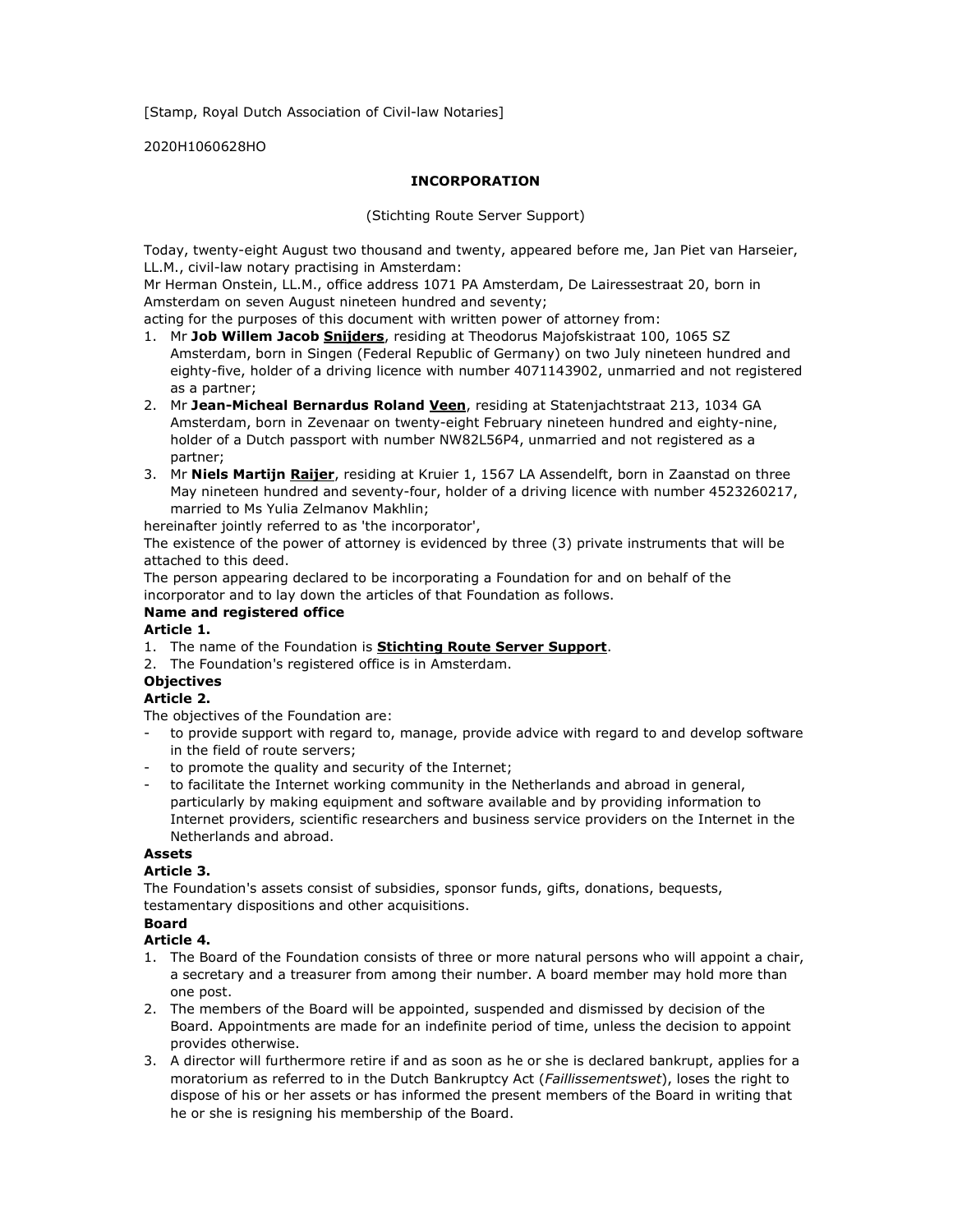#### Duties of the Board Article 5.

- 
- 1. The Board is charged with the management of the Foundation.
- 2. The Board is authorised to take decisions to enter into agreements to acquire, dispose of and encumber property subject to registration and to enter into agreements through which the Foundation commits itself as surety or as joint and several debtor, warrants performance by a third party or provides security for the debt of a third party.
- 3. Other than a compensation for expenses incurred and a non-excessive attendance fee, the members of the Board will receive no remuneration for their work as members of the Board.

## Decisions of the Board

#### Article 6.

- 1. At the request of the chair or two members of the Board, the secretary of the Board will call the members of the Board to a meeting in writing. Meetings will be held no earlier than the fifteenth day after the day of the notice convening a meeting. In urgent cases, the chair may decide that a shorter convocation period suffices.
- 2. If the secretary has not sent the notice convening a meeting within two weeks of the request to that end, those who have requested the meeting will be authorised to convene the meeting of the Board themselves.
- 3. The chair will chair the meetings of the Board. In the chair's absence, the meeting itself will appoint a chair.
- 4. Only if all the members of the Board are present or represented at the meeting may the Board take legally valid decisions at a meeting.
- 5. Each member of the Board has one vote.
- 6. A member of the Board may be represented at a meeting by another member of the Board upon submission to the chair of a written proxy that is adequate at the chair's discretion.
- 7. If a vote on any decision requires that a minimum number of members of the Board be present or represented and, due to the number of board members that is present or represented, the relevant meeting cannot take a legally valid decision, that same subject may be decided upon at a subsequent meeting, regardless of the number of board members present or represented at that meeting, provided that this meeting is held no earlier than two and no later than within six weeks of the meeting at which no decision could be taken, and provided that the decision be taken by the majority of votes required for that decision.
- 8. a. Votes will be case orally, unless one of the board members requires a vote by ballot, in which case the vote will be cast by unsigned, sealed ballots.

b. In a vote on the appointment of a new board member or on the division of the board positions between the board members, if none of the proposed persons obtains a majority, a second free vote will be taken.

c. If no one received a majority in the second vote, a revote will be taken between the two persons who received the most votes in the second free vote. If more than two persons obtained an equal number of votes in the second free vote, or, due to having received an equal number of votes, more than one person is in second place and therefore eligible for the revote, an interim vote will be taken between these persons in order to determine which of them is eligible for the revote. If the outcome of the latter vote again does not provide a definite answer, lots will be drawn to decide who is eligible for the revote.

Should the votes be tied in the revote, the matter will be decided by drawing lots. d. In the event of a tie of votes on matters other than those referred to above under b. and c., a new meeting will be convened within two weeks. If the votes are tied again at that meeting, the motion will be rejected.

- 9. Blank votes and invalid votes are invalid; these votes will not be included in the determination of the result of the vote.
- 10. Any dispute on votes not provided for in these articles will be decided by the chair.
- 11. If all the board members are present or represented, valid decisions may be taken even if the formalities for convening the meeting have not been observed, provided that such decisions are taken unanimously.
- 12. Minutes will be kept of the proceedings of the meetings, which will be adopted by the Board at the next meeting and signed by the chair of the meeting, as well as by the person who kept the minutes. The minutes will also state which members of the Board were present at the meeting.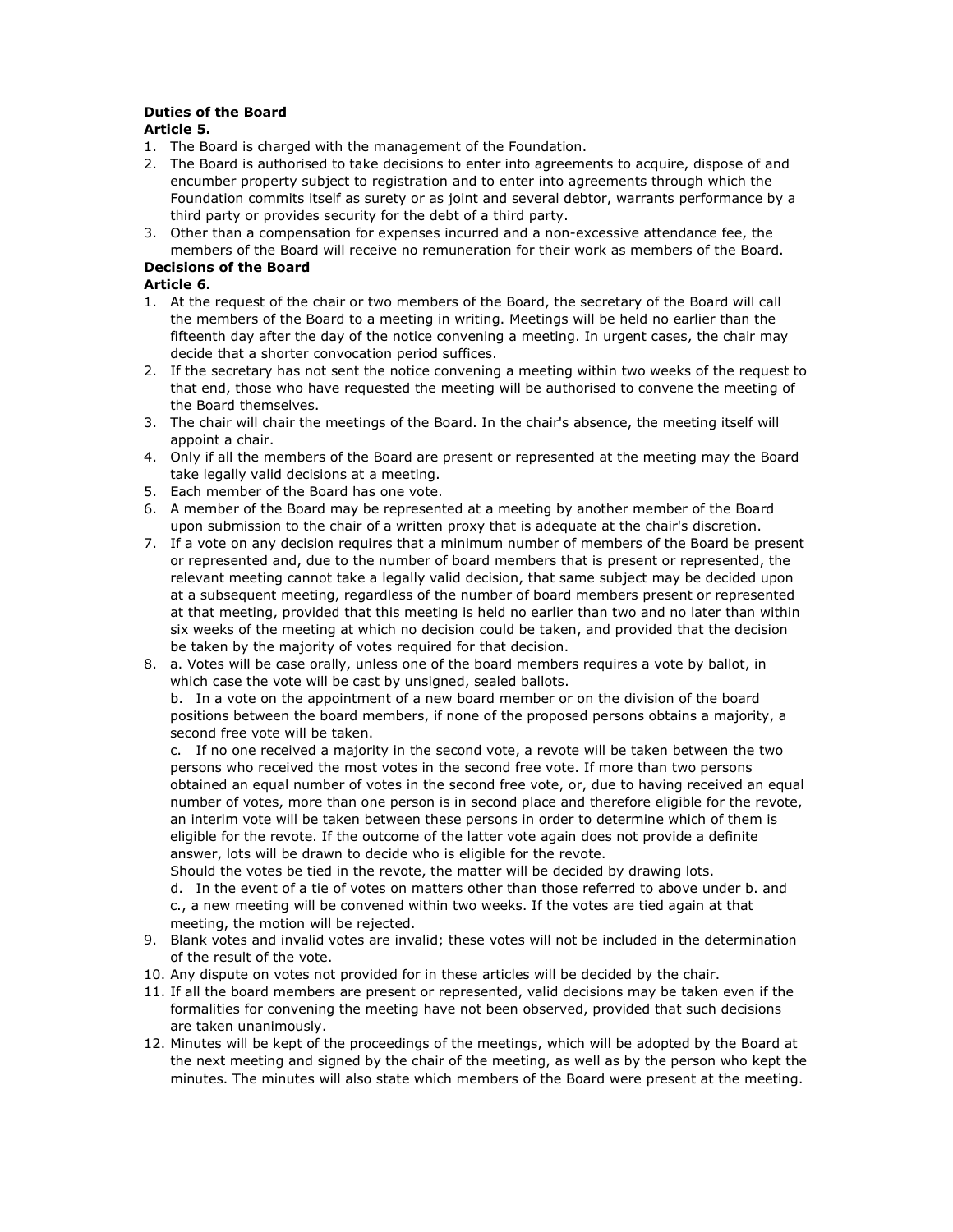- 13. The Board may also take decisions outside a meeting, provided that the views of the members are obtained through a means of communication that produces written evidence, none of the members of the Board opposes this and such a decision is taken unanimously.
- 14. The secretary will draw up a written report of a decision taken in this manner, which will be adopted at the next meeting of the Board and, along with the documents referred to in the first sentence of this paragraph, will be kept with the minutes of that meeting.

# Representation

## Article 7.

- 1. The Foundation will be represented by the Board.
- 2. The authority to represent the Foundation will be vested in each member of the Board individually.

### Advisory Council

### Article 8.

- 1. The Board may decide to establish an Advisory Council.
- 2. The members of the Advisory Council will be appointed, suspended and dismissed by decision of the Board.
- 3. The Advisory Council will provide the Board with solicited and unsolicited advice.

# Annual accounts

### Article 9.

- 1. The Foundation's financial year coincides with the calendar year.
- 2. The Board is obliged to keep records of the Foundation's financial position and everything relating to the Foundation's activities in accordance with the requirements arising from these activities, and to keep the relevant books, documents and other data carriers in such a manner that the Foundation's rights and obligations can be known from these at any time.
- 3. Every year, the Board is obliged to draw up the Foundation's balance sheet and statement of income and expenditure within six months of the end of the financial year.
- 4. The Board is obliged to retain the books, documents and other data carriers referred to in the preceding paragraphs for a period of seven years.
- 5. With the exception of the balance sheet and the statement of income and expenditure drawn up on paper, data saved on a data carrier may be transferred and stored on another data carrier, provided that the data are transferred and presented correctly in full, are available throughout the entire retention period and can be presented in a readable format within a reasonable time frame.

# Amendment of the articles

#### Article 10.

- 1. The Board may decide to amend the articles of the Foundation. A decision to amend the articles must be taken by a majority of at least two thirds of the votes cast. The amendment is effected by a notarial deed of that amendment being drawn up. Each member of the Board is independently authorised to sign that notarial deed.
- 2. A draft of the notarial deed in which the proposed amendment of the articles is set out verbatim must be attached to the notice convening the meeting at which the proposed amendment of the articles is to be discussed.

# Dissolution and liquidation

# Article 11.

- 1. The Board may decide to dissolve the Foundation. The rules for a decision to amend the articles apply by analogy to a decision to dissolve the Foundation.
- 2. Following the decision to dissolve the Foundation, the directors, being its liquidators, will be charged with the liquidation of the assets of the Foundation, unless, in the decision to dissolve the Foundation, one or more others have been designated as liquidators.
- 3. The Foundation will continue to exist after its dissolution to the extent necessary for the liquidation of its assets.

4. The Board will decide on the appropriation of any credit balance remaining after liquidation. Concluding statements

- I. Immediately after its incorporation, the Foundation's Board will consist of:
	- the aforementioned Mr Raijer as chair;
		- the aforementioned Mr Snijders as secretary;
		- the aforementioned Mr Veen as treasurer.
- II. The Foundation's first financial year will end on thirty-one December two thousand and twenty.